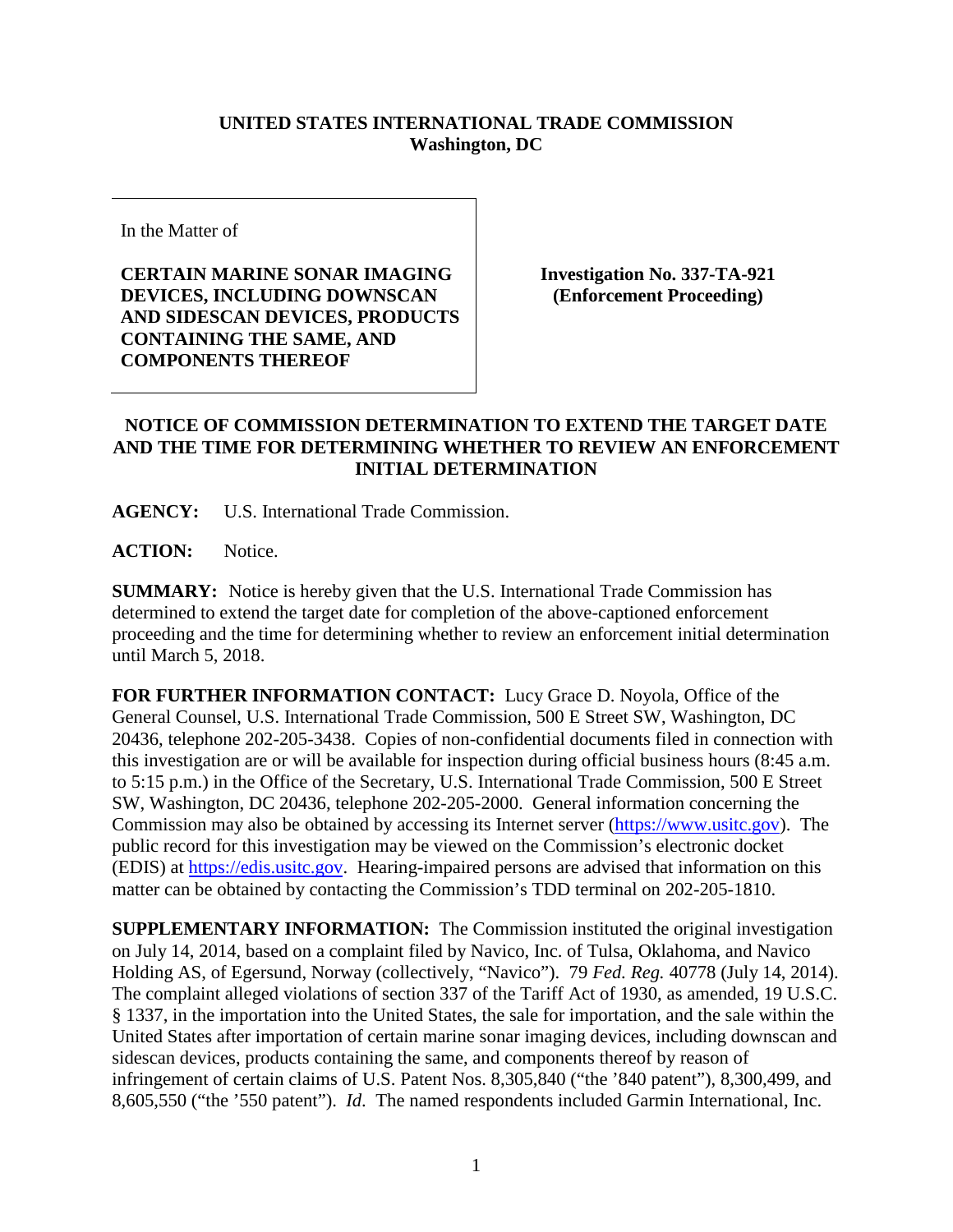and Garmin USA, Inc., each of Olathe, Kansas, (collectively, "Garmin") and Garmin (Asia) Corporation of New Taipei City, Taiwan. *Id*. The Office of Unfair Import Investigations ("OUII") was also named as a party. *Id*.

On December 1, 2015, the Commission found a violation of section 337 based on infringement of certain claims of the '840 and '550 patents. 80 *Fed. Reg.* 76040, 76040-41 (Dec. 7, 2015). The Commission issued a limited exclusion order prohibiting Garmin and Garmin (Asia) Corporation from importing certain marine sonar imaging devices, including downscan and sidescan devices, products containing the same, and components thereof that infringe certain claims of the '840 and '550 patent. *Id.* The Commission also issued cease and desist orders against Garmin and Garmin (Asia) Corporation, prohibiting the sale and distribution within the United States of articles that infringe certain claims of the '840 and '550 patents. *Id.* at 76041.

On October 17, 2016, the Commission instituted this enforcement proceeding based on a complaint filed by Navico, alleging that Garmin violated the cease and desist orders issued in the original investigation. 81 *Fed. Reg.* 71531, 71531-32 (Oct. 17, 2016). On May 25, 2017, the presiding administrative law judge ("ALJ") issued an enforcement initial determination ("EID") finding that Garmin violated the cease and desist orders. The ALJ also recommended imposition of a civil penalty of approximately \$37 million if a violation of the cease and desist orders is found.

On June 5, 2017, and June 6, 2017, Navico and Garmin respectively filed a petition for review of certain aspects of the EID. On June 12, 2017, Navico, Garmin, and OUII each filed responses.

On June 13, 2017, the U.S. Court of Appeals for the Federal Circuit issued a decision in *Garmin International, Inc. v. International Trade Commission* (No. 16-1572), finding invalid as obvious all claims covered by the remedial orders and reversing the Commission's final determination of a section 337 violation.

On June 21, 2017, Garmin filed a motion to stay the enforcement proceeding in light of the reversal of the underlying violation finding. On July 3, 2017, Navico and OUII filed responses to Garmin's stay motion.

On October 31, 2017, the Federal Circuit issued a mandate in accordance with its June 13, 2017 judgment.

On November 1, 2017, Garmin filed a motion to terminate the enforcement proceeding in light of the reversal of the final determination of violation in the original investigation. On November 2, 2017, Garmin filed a motion to rescind the remedial orders. On November 13, 2017, Navico and OUII filed responses to Garmin's motion to terminate and motion to rescind the remedial orders. On November 17, 2017, Garmin filed a motion to file a reply. On November 28, 2017, Navico filed an opposition to Garmin's motion to file a reply.

The Commission has determined to extend the target date for completion of the enforcement proceeding and the time for determining whether to review the EID until March 5, 2018.